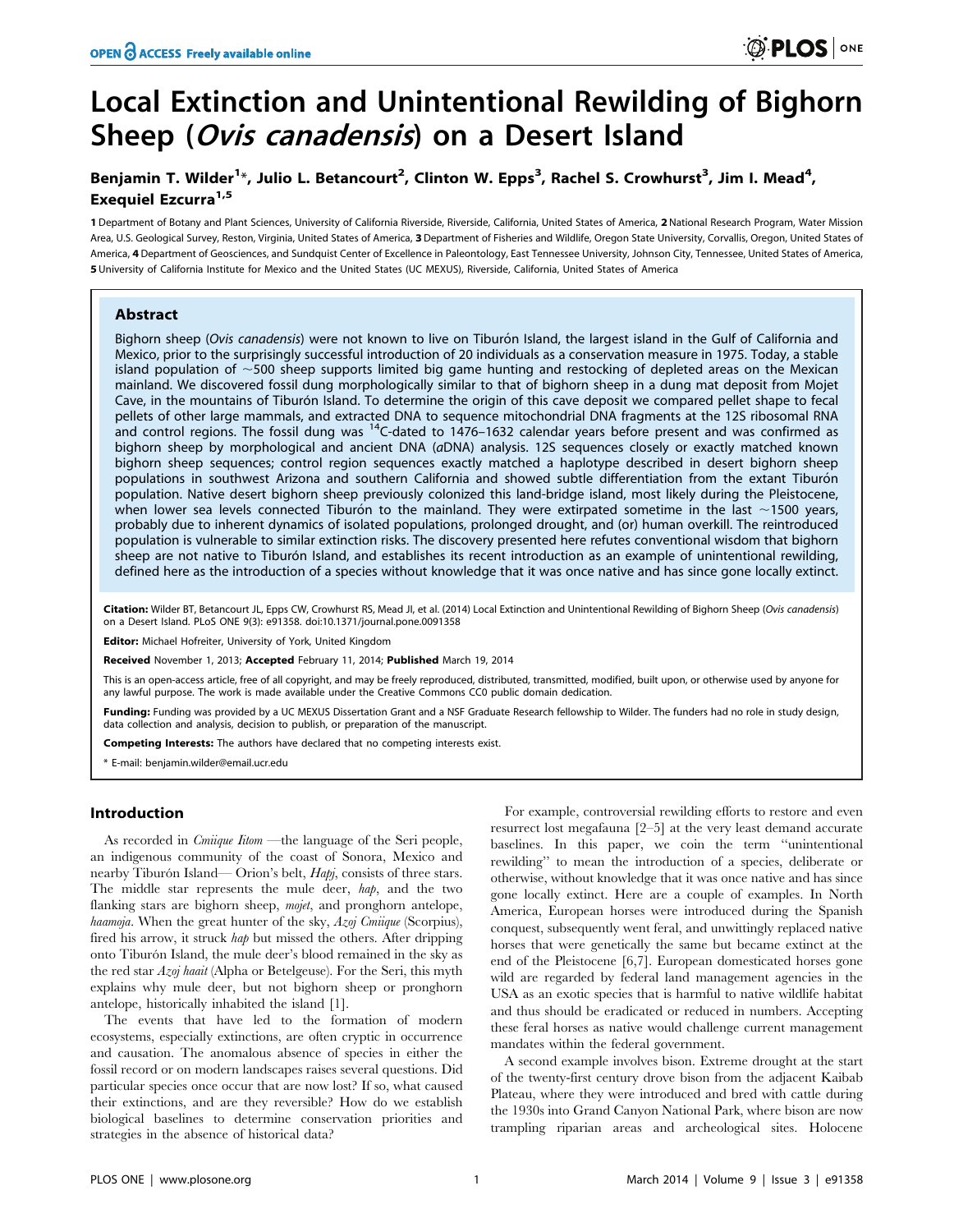evidence for bison is scant in the Grand Canyon, and the modern herd may include bison-cattle hybrids, bolstering the National Park Service's case for removal. But what if the modern herd contains no hybrids and future paleontological evidence shows that bison occupied the Grand Canyon intermittently throughout the Holocene? Awareness of cases such as the North American horses and Grand Canyon bison will surely increase with expanded paleoecological studies and advances in genomics [8,9], and will continue to raise fundamental questions about conservation targets and measures.

Here we report on the unintentional rewilding of bighorn sheep  $(Ovis \ can adensity)$  on Tiburón Island in the Gulf of California, a few kilometers off the west coast of the State of Sonora and the largest island in Mexico (1,218 km $^2$ ; Fig. 1). The Canal del Infiernillo —a narrow ( $\sim$ 2–10 km wide) and shallow ( $\sim$ 5.5 m deep) channel separates the island from the mainland and was submerged by rising sea level only 6,000–4,700 cal yrs B.P. [10–12].

Mountain ranges on the mainland (the Sierra Seri) and on the island (the Sierra Kunkaak) are very similar in area and suitable habitat. Mule deer (Odocoileus hemionus) and desert bighorn sheep (Ovis canadensis nelsoni, see end of methods for a discussion on bighorn sheep taxonomy) are found on the coastal mainland today, and pronghorn (Antilocapra americana sonoriensis) occurred along the coastal plains in the past [13]. Given that the island was part of the Sonoran mainland as recently as ca. 6,000 years ago, we expect the past occurrence of these species on the island. However, mule deer (Odocoilus hemionus sheldoni), an endemic subspecies, is the only non-introduced ungulate on Tiburón Island, and all previous accounts of bighorn sheep and pronghorn antelope correspond to modern attempts to introduce them [14].

The island has a diverse mammal fauna relative to other Gulf islands, but lacks top predators such as bobcat (Lynx rufus) and mountain lion (Puma concolor) that are common on the mainland. The reports of early explorers in the region confirm the historic absence of bighorn sheep on Tiburón. Charles Sheldon, an early 20th century naturalist and avid sportsman, hunted bighorn sheep on the mainland ranges of coastal Sonora and mule deer on Tiburón Island in 1921, in each case accompanied by Seri guides. Sheldon's detailed field notes record the absence of bighorn sheep on Tiburón, as indicated in this passage: "The chief, Buro Alesan, tells me there are no wild sheep on Tiburón Island, but a few are in the Sierra Seri'' [15,16].

In 1975, sixteen female and four male desert bighorn sheep were introduced from the Sonoran mainland adjacent to Tiburón Island as a conservation measure [13,17,18]. The population grew rapidly to  $\sim$  500 animals, where it seems to have reached its carrying capacity [13,19–21]. Low levels of hunting and other human disturbance, lack of mountain lion, absence of domesticated sheep and their contagious diseases, expansiveness of suitable habitat, and wetter conditions from 1976 to 1995 all probably contributed to introduction success. In agreement with early reports that bighorn sheep were not native to the island [15], all published studies about the transplanted population have treated the operation as an introduction of an alien species into a previously unoccupied ecosystem [13,22].

For wildlife biologists, Tiburón Island has become both a longterm field experiment and an object lesson in conservation. The introduction of bighorn sheep was not only successful in establishing a viable population but, through translocations back to Sonora, Tiburón animals also have contributed significantly to



Figure 1. Tiburón Island in Gulf of California. doi:10.1371/journal.pone.0091358.g001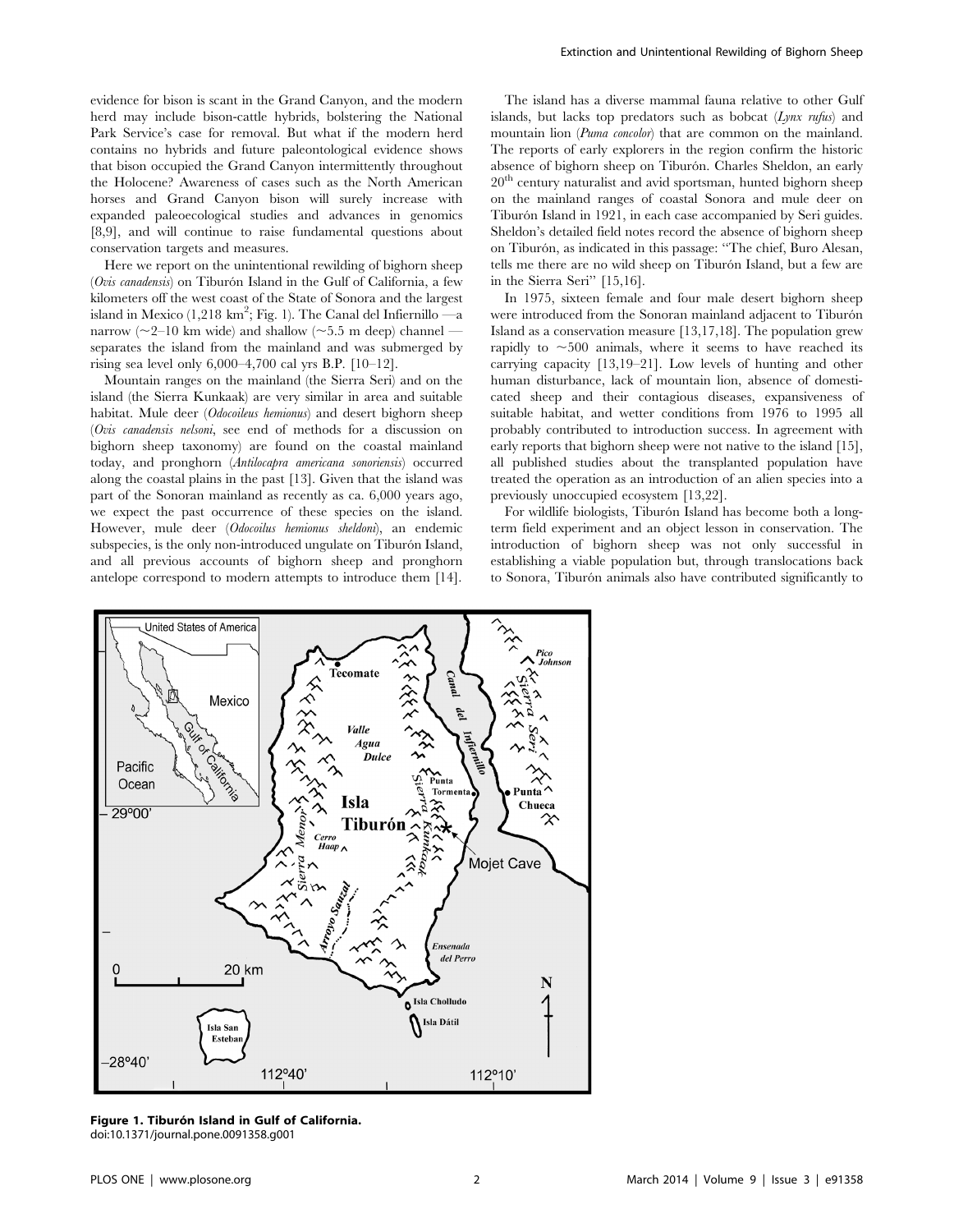recovery efforts on the mainland. In 1995, a coalition of institutions initiated an innovative program to fund bighorn sheep research and conservation while providing needed income for the Seri through international auctioning of exclusive hunting tags on the island. Starting in 1999, hunting permits garnered six-figure auction bids [23]; most recent prices range from US \$80,000– 90,000 a tag [24,25]. Revenue from these auctions offers the Seri incentive to maintain Tiburón Island in an undisturbed state [13,14,26]. To date, this conservation story has been regarded as controversial due to the non-native status of bighorn sheep on the island. The impact of unchecked bighorn sheep herbivory on the island's Sonoran Desert flora, which includes several regional endemic species [26], was not considered prior to the introduction.

During a recent survey for fossil woodrat (Neotoma) middens on Tiburón Island, we discovered large pieces of an apparent sheep dung mat in Mojet Cave, a small rock shelter in the eastern foothills of the Sierra Kunkaak. Pellets from the recovered dung mat were  $^{14}$ C-dated to 1476–1632 calendar years before present (cal yr B.P.). We used morphological and ancient DNA (aDNA) analyses to determine the identity of the species that deposited the pellets. The 'molecular caving' [27] approach taken here adds a new dimension to the study of paleoenvironments in aridlands, and an opportunity to link theory and observations that address long-standing questions of lost populations and future conservation strategies.

#### Results

# Morphological Identification

The Mojet Cave dung deposit contained both isolated complete pellets and those incorporated into an amorphous mat of crushed pellets; all were consolidated with crystallized urine. The pellets analyzed were small (averaging  $15.5 \times 10.1$  mm; n = 3), showing the characteristically blunt proximal ends and pointed distal ends that attribute them to bighorn sheep (Fig. 2). This morphology indicated that the pellets represented a dry-season diet, typical of desert vegetation throughout most of the year. Desert bighorn sheep diets focus on diverse array of desertscrub species, especially succulents [26,28]. Pellets of wapiti (Cervus; Cervidae), the extinct shrub-ox (*Euceratherium*; Ovibovinae), and the extinct Harrington's mountain goat (Oreamnos harringtoni; Rupicaprinae), all known to have inhabited mountains in the now arid Sonoran Desert during the late Pleistocene [29], are significantly larger in size, heavier, and have a conspicuously more robust pellet form [30,31]. Pellets of extant deer and pronghorn (including the extinct Stockoceros, which is known to have frequented shallow rock shelters) are similar in size with those of *Ovis*, yet they are characteristically and typically longer in form (Fig. 2). Dung pellets of the living mountain goat (Oreamnos americanus) are distinctly smaller than those of Ovis. Thus, the morphology of the pellets from Mojet Cave suggests that bighorn sheep produced them.

# Ancient DNA

From exterior scrapings of several ancient pellets within dung mat sample B (see methods for sample descriptions), we sequenced one 90 base pair (bp) region of the 12S ribosomal RNA subunit of the mitochondrial genome (GenBank accession number KF769974) from DNA amplified in 12 replicate PCRs (7 forward, 5 reverse), and the three control region fragments from 2–4 replicate PCRs (78–117 bp each; KF769975 [3 forward, 4 reverse], KF769976 [3 forward, 3 reverse], KF769977 [3 forward, 2 reverse]). Neither the exterior scrapings of pellets from dung mat sample A nor the interior pellet material from either mat amplified successfully. Neither of the two extraction controls amplified at any



Figure 2. Dung from Mojet Cave and recent potential dung producers. A) dung pellet and mat (ETVP 4999) from Mojet Cave; identified as bighorn sheep, Ovis canadensis (see text). Note pellet in dung mat is featured below after removal. Opposite side of dung mat has a thin layer of bat guano adhering to the surface. Recent dung: B) bighorn sheep, Ovis canadensis (ETVP 6083); C) pronghorn antelope, Antilocapra americana (ETVP 6028); D) mule deer, Odocoileus hemionus (ETVP 6017). Scale bar equals 10 mm. doi:10.1371/journal.pone.0091358.g002

locus, and none of the blank PCR controls amplified at the 12S or control region fragments. Despite the relatively short length of the target fragments (12S and control region), none of the PCR amplicons were successfully sequenced in their entirety in only one direction, but bidirectional reads could be aligned with each other. We saw no evidence of competing sequences (indicating contamination by multiple templates), and sequences were consistent over multiple PCR replicates, except for variation at one location in numbers of repeated base pairs (3 or 4) identified by different people reviewing the sequences.

From a BLAST search, the consensus sequence for the 12S region of the midden sample clearly matched known bighorn sheep sequences, with  $1-2$  differences from published O. c. canadensis (Rocky Mountain bighorn sheep) sequences, and 0–1 differences from published *O. c. nelsoni* (desert bighorn sheep) sequences (Fig. 3). The ancient pellet 12S sequence differed from reference sequences for Antilocapra americana by 8 bp, from Odocoileus hemionus by 6 bp, from Odocoileus virginianus (white-tailed deer) by 7 bp, from Oreamnos americanus by 4 bp, from Bos taurus (domestic cattle) by 7 bp, and from Ovis aries (domestic sheep) by 3 bp (Fig. 3).

Phylogenetic analysis of the 46 bp alignment of ancient and reference 12S sequences (after trimming primer sites) resulted in 9 equally parsimonious trees each with 24 steps, of which the majority rule consensus appears in Fig. 4. The ancient DNA sequence is identical to one of the modern bighorn samples, and clusters within a clade that includes all desert bighorn sheep samples as well as the Rocky Mountain bighorn, mountain goat, and domestic sheep individuals. The short length of the sequence alignment made it impossible to resolve relationships within this clade unambiguously, but the exact match of the ancient DNA to one of the modern desert bighorn sheep leaves no doubt about the identity of that sample.

In total, we sequenced 280 bp of three control region fragments from the ancient sample (Fig. S1). The ancient sequence exactly matched two published desert bighorn sheep haplotypes (O. c. nelsoni haplotypes B and V, GenBank accession numbers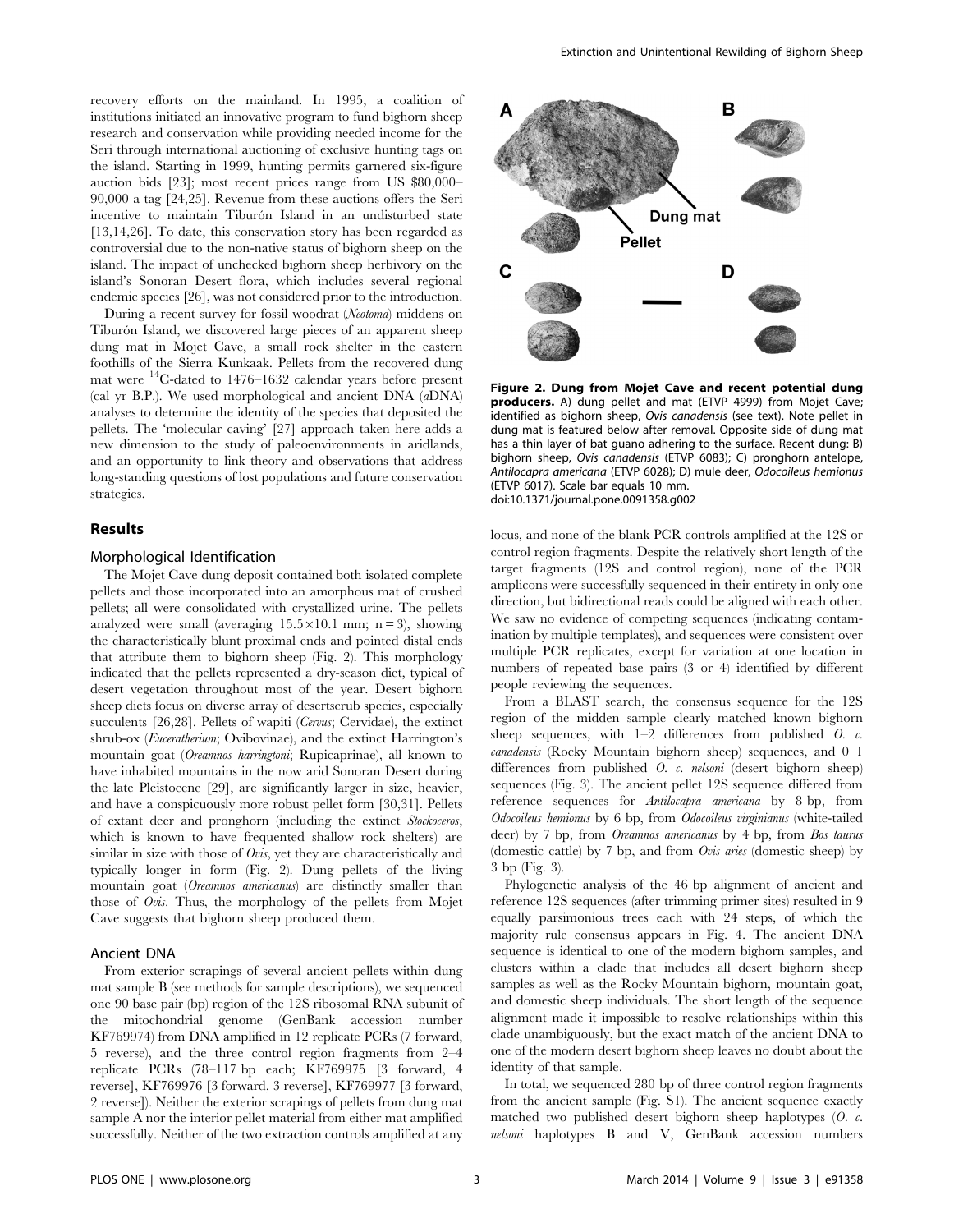| <b>Accession Number</b> | Species                                          | 680 |                       |              |              |             |     |                |    |              |   | 690          |          |   |   |                |                |    |   |   |     | 700 |              |                |   |   |   |   |                |              |                |
|-------------------------|--------------------------------------------------|-----|-----------------------|--------------|--------------|-------------|-----|----------------|----|--------------|---|--------------|----------|---|---|----------------|----------------|----|---|---|-----|-----|--------------|----------------|---|---|---|---|----------------|--------------|----------------|
| NC015889                | Ovis canadensis canadensis                       | A   |                       | $\mathsf{A}$ |              | $C$ $C$ $G$ |     | $\overline{c}$ | C. | $\mathsf{A}$ | T | C            |          |   | C | $\overline{A}$ | G              | C  | A | A | A   | C   | C            | C              |   |   |   | A |                |              | A              |
| JN181255                | Ovis canadensis canadensis                       |     |                       |              |              |             |     |                |    |              |   |              |          |   |   |                |                |    |   |   |     |     |              |                |   |   |   |   |                |              |                |
| OCU86983                | Ovis canadensis canadensis                       |     |                       |              |              |             |     |                |    |              |   |              |          |   |   |                |                |    |   |   |     |     |              |                |   |   |   |   |                |              |                |
| AF010406.1              | Ovis aries                                       |     |                       |              |              |             |     |                |    |              |   |              |          |   |   |                |                |    |   |   |     |     |              |                |   |   |   |   |                |              |                |
| JN632597                | Antilocapra americana                            |     |                       |              |              |             |     |                |    |              |   |              |          |   |   |                |                |    |   |   |     |     |              |                |   |   |   |   |                |              |                |
| AF091706                | Antilocapra americana                            |     |                       |              |              |             |     |                |    |              |   |              |          |   |   |                |                |    |   |   |     |     |              |                |   |   |   |   |                |              |                |
| FJ207535                | Oreamnos americanus                              |     |                       |              |              |             |     |                |    |              |   |              |          |   |   |                |                |    |   |   |     |     |              |                |   |   |   |   |                |              |                |
| JN632670                | Odocoileus hemionus                              |     |                       |              |              |             |     |                |    |              |   |              |          |   |   |                |                |    |   |   |     |     |              |                |   |   |   |   |                |              |                |
| JN632672                | Odocoileus virginianus                           |     |                       |              |              |             |     |                |    |              |   |              |          |   |   |                |                |    |   |   |     |     |              |                |   |   |   |   |                |              |                |
| KF769971                | Ovis canadensis nelsoni, Sierra Pintas, AZ       |     |                       |              |              |             |     |                |    |              |   |              |          |   |   |                |                |    |   |   |     |     |              |                |   |   |   |   |                |              |                |
| KF769972                | Ovis canadensis nelsoni. Chocolate Mountains. CA |     |                       |              |              |             |     |                |    |              |   |              |          |   |   |                |                |    |   |   |     |     |              |                |   |   |   |   |                |              |                |
| KF769973                | Ovis canadensis nelsoni, Marble Mountains, CA    |     |                       |              |              |             |     |                |    |              |   |              |          |   |   |                |                |    |   |   |     |     |              |                |   |   |   |   |                |              |                |
| KF769974                | Isla Tiburon aDNA                                |     |                       |              |              |             |     |                |    |              |   |              |          |   |   |                |                |    |   |   |     |     |              |                |   |   |   |   |                |              |                |
|                         |                                                  | 710 |                       |              |              |             |     |                |    |              |   | 720          |          |   |   |                |                |    |   |   | 730 |     |              |                |   |   |   |   |                |              |                |
|                         | Ovis canadensis canadensis                       | G   | G                     | A            | $\mathbf{A}$ | C           | A   | A              | A  | A            | G | T            | A        |   | G | $\mathsf{C}$   |                | C. | Δ | A |     |     | $\mathsf{A}$ | $\overline{A}$ |   | Δ |   |   |                | $\mathsf{C}$ | A              |
|                         | Ovis canadensis canadensis                       |     |                       |              |              |             |     |                |    |              |   |              |          |   |   |                |                |    |   |   |     |     |              |                |   |   |   |   |                |              |                |
|                         | Ovis canadensis canadensis                       |     |                       |              |              |             |     |                |    |              |   |              |          |   |   |                |                |    |   |   |     |     |              |                |   |   |   |   |                |              |                |
|                         | Ovis aries                                       |     |                       |              |              |             |     |                |    |              |   |              |          |   |   |                |                |    |   |   |     |     |              |                |   |   |   | Ċ |                |              |                |
|                         | Antilocapra americana                            |     |                       |              |              |             |     |                | G  |              |   |              |          |   |   |                |                |    |   |   |     |     |              |                |   |   | G | C |                |              |                |
|                         | Antilocapra americana                            |     |                       |              |              |             |     |                |    |              |   |              |          |   |   |                |                |    |   |   |     |     |              |                |   |   | G |   |                |              |                |
|                         | Oreamnos americanus                              |     |                       |              |              |             |     |                |    |              |   |              |          |   |   |                |                |    |   |   |     |     |              |                |   | G |   |   |                |              |                |
|                         | Odocoileus hemionus                              |     |                       |              |              |             |     |                |    |              |   |              |          |   |   |                |                |    |   |   |     |     |              | C              |   |   |   |   |                |              |                |
|                         | Odocoileus virginianus                           |     |                       |              | G            |             |     |                |    |              |   |              |          |   |   |                |                |    |   |   |     |     |              |                |   |   |   |   |                |              |                |
|                         | Ovis canadensis nelsoni, Sierra Pintas, AZ       |     |                       |              |              |             |     |                |    |              |   |              |          |   |   |                |                |    |   |   |     |     |              |                |   |   |   |   |                |              |                |
|                         | Ovis canadensis nelsoni, Chocolate Mountains, CA |     |                       |              |              |             |     |                |    |              |   |              |          |   |   |                |                |    |   |   |     |     |              |                |   |   |   |   |                |              |                |
|                         | Ovis canadensis nelsoni, Marble Mountains, CA    |     |                       |              |              |             |     |                |    |              |   |              |          |   |   |                |                |    |   |   |     |     |              |                |   |   |   |   |                |              |                |
|                         | Isla Tiburon aDNA                                |     |                       |              |              |             |     |                |    |              |   |              |          |   |   |                |                |    |   |   |     |     |              |                |   |   |   |   |                |              |                |
|                         |                                                  |     |                       |              |              |             |     |                |    |              |   |              |          |   |   |                |                |    |   |   |     |     |              |                |   |   |   |   |                |              |                |
|                         | Ovis canadensis canadensis                       |     | 740<br>$\overline{A}$ | А            | A            | G           | A C |                | G  |              |   | $\mathsf{A}$ | 750<br>G | G |   | C              | $\overline{A}$ | A  | G | G |     | G   | 760          | $\overline{A}$ | A | C | C |   | $\overline{A}$ |              | $\overline{G}$ |
|                         | Ovis canadensis canadensis                       |     |                       |              |              |             |     |                |    |              |   |              |          |   |   |                |                |    |   |   |     |     |              |                |   |   |   |   |                |              |                |
|                         | Ovis canadensis canadensis                       |     |                       |              |              |             |     |                |    |              |   |              |          |   |   |                |                |    |   |   |     |     |              |                |   |   |   |   |                |              |                |
|                         | Ovis aries                                       |     |                       |              |              |             |     |                |    |              |   |              |          |   |   |                |                |    |   |   |     |     |              |                |   |   |   |   |                |              |                |
|                         | Antilocapra americana                            |     |                       |              |              |             |     |                |    |              |   |              |          |   |   |                |                |    |   |   |     |     |              |                |   |   |   |   |                |              |                |
|                         | Antilocapra americana                            |     |                       |              |              |             |     |                |    |              |   |              |          |   |   |                |                |    |   |   |     |     |              |                |   |   |   |   |                |              |                |
|                         | Oreamnos americanus                              |     |                       |              |              |             |     |                |    |              |   |              |          |   |   |                |                |    |   |   |     |     |              |                |   |   |   |   |                |              |                |
|                         | Odocoileus hemionus                              |     |                       |              |              |             |     |                |    |              |   |              |          |   |   |                |                |    |   |   |     |     |              |                |   |   |   |   |                |              |                |
|                         | Odocoileus virginianus                           |     |                       |              |              |             |     |                |    |              |   |              |          |   |   |                |                |    |   |   |     |     |              |                |   |   |   |   |                |              |                |
|                         | Ovis canadensis nelsoni, Sierra Pintas, AZ       |     |                       |              |              |             |     |                |    |              |   |              |          |   |   |                |                |    |   |   |     |     |              |                |   |   |   |   |                |              |                |
|                         | Ovis canadensis nelsoni, Chocolate Mountains, CA |     |                       |              |              |             |     |                |    |              |   |              |          |   |   |                |                |    |   |   |     |     |              |                |   |   |   |   |                |              |                |
|                         | Ovis canadensis nelsoni. Marble Mountains, CA    |     |                       |              |              |             |     |                |    |              |   |              |          |   |   |                |                |    |   |   |     |     |              |                |   |   |   |   |                |              |                |
|                         | Isla Tiburon aDNA                                |     |                       |              |              |             |     |                |    |              |   |              |          |   |   |                |                |    |   |   |     |     |              |                |   |   |   |   |                |              |                |
|                         |                                                  |     |                       |              |              |             |     |                |    |              |   |              |          |   |   |                |                |    |   |   |     |     |              |                |   |   |   |   |                |              |                |

Figure 3. Isla Tiburón aDNA and Sonoran Desert ungulate sequences. Partial sequences of the 12S ribosomal RNA subunit of the mitochondrial genome for the Isla Tiburón aDNA sample and published sequences from all ungulate species thought to have existed in the area since the start of the Holocene, with GenBank accession numbers. Open box denotes primer region, dot indicates identical bases between sequences, N indicates unknown base. Sequence position numbers are derived from O. c. canadensis haplotype (GenBank Accession NC015889). doi:10.1371/journal.pone.0091358.g003



Figure 4. Phylogenetic tree for Isla Tiburón aDNA and ungulate sequences. Majority rule consensus tree from phylogenetic analysis of a 46 bp region of the 12S ribosomal RNA subunit of the mitochondrial genome, including the Isla Tiburón aDNA sample and published sequences from all ungulate species thought to have existed in the area since the start of the Holocene, with GenBank accession numbers. The phylogeny was inferred using parsimony and treating indels as a 5<sup>th</sup> character state. doi:10.1371/journal.pone.0091358.g004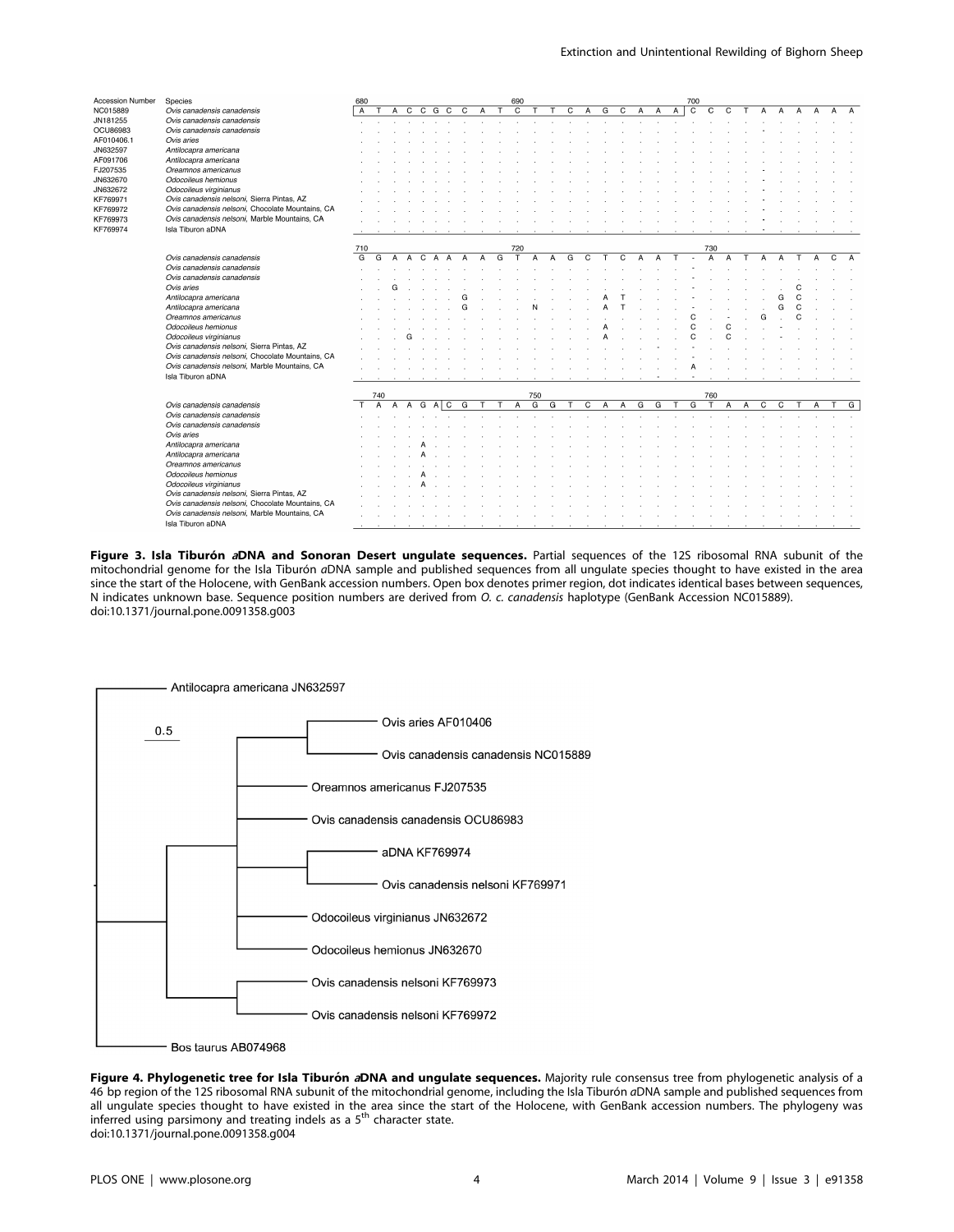AY903995, AY904015). Haplotypes B and V were differentiated by only 4 sites outside the three fragments that we sequenced for this project, and originated from southern Mojave (B) [32] and the Sierra Pinta mountains of southern Arizona (V). The ancient sequence varied from each of the two known modern Tiburón bighorn sheep control region haplotypes (by 5 and 2 bp), and by one bp from a published sequence from Baja California identified as O. c. weemsi (Weem's desert bighorn sheep from Baja California). The ancient sequence varied from a published O. c. canadensis sequence originating in the Canadian Rocky Mountains [33] at 11 sites. Lastly, there were 53–57 differences between the ancient DNA sequence and published haplotypes for *Ovis aries* (Fig. 4).

# Discussion

The accumulation of plant and animal remains in aridland caves and rock shelters, sometimes imbedded in crystallized mammalian urine, offers unique opportunities for aDNA preservation and analysis. Although DNA molecules rapidly disintegrate after death and fossil DNA is highly fragmented [34], both the desiccation and protection within crystallized urine substantially slow DNA degradation [35]. Modern genetic techniques and diverse arrays of molecular primers for a multitude of taxa make it possible to analyze tiny amounts of DNA from dung, plant, and other material preserved in fossil middens [8]. In the case of Mojet Cave, the bighorn sheep pellets in the urine-hardened mat yielded low-quality DNA that could still be amplified via primers designed from extant material. However, extreme temperatures and temperature fluctuations, UV-radiation, and humidity in the area may have compromised the preservation of these samples, leading to fragmentation of DNA strands and the truncated sequences we observed.

We conducted extractions and PCR setup for ancient DNA samples in a laboratory with no history of mammalian genetic research, used new reagents, and observed standard aDNA practices [36]. We are confident that our aDNA sequences do not result from contamination. Sequence analysis of the aDNA recovered confirms that desert bighorn sheep deposited the pellets recovered from the Mojet Cave dung mat. Moreover, it is noteworthy that the aDNA control region haplotype does not match either of the two haplotypes recovered from 63 modern Tiburón sheep captured in 2007 [37] and previously reported in an unpublished study (GENBANK AY116622.1, AY116621.1).

We cannot specify whether bighorn sheep persisted or repeatedly colonized Tiburón Island during the Holocene, or pinpoint when or why they became locally extinct during the past 1500 years. Population model simulations under two future climate change scenarios show that extinction risk for the Tiburón bighorn sheep population increases more with mean drought severity than with drought variability [38]. According to the treering record, mean drought severity and variability have varied substantially during the past two millennia. Gridded reconstructions of the July Palmer Drought Severity Index for the two grid points nearest Tiburón [39] (centered at 27.5N, 110W and 30N, 112.6W) show increased mean drought severity from AD 400 to 1400, encompassing the Medieval Climate Anomaly (MCA). The tree-ring record is not long enough to evaluate if this dry period was unprecedented in the Holocene, causing a unique extinction on Tiburón. Oceanic conditions can induce periods of extreme drought in the coastal deserts of the Gulf of California [40], which can greatly increase risk of population extinction of bighorn sheep in desert environments [41,42].

Bighorn sheep have a highly fragmented distribution through much of their current range, resembling a metapopulation in many regions, including the deserts of North America [43]. High rates of local population extinction in desert environments [41] and strong genetic drift [42] are counterbalanced to varying degrees by gene flow and recolonization, depending on population isolation and local climatic conditions [32,42,44]. In the absence of gene flow, the small population size characteristic of desert bighorn sheep populations results in very rapid genetic drift and likely inbreeding [44]. This situation is further exacerbated by the stochastic nature of precipitation and forage availability in Sonoran Desert systems, and potential hunting by indigenous peoples. The Seri lived off the seasonal bounty of the desert and sea [16,45], and it can be safely assumed that they occasionally hunted bighorn sheep. Bighorn sheep remains figure prominently in the archeological record of the Southwest, ranging from cremated remains in the Pinacate Mountains in northwestern Mexico [46] to widespread evidence of bighorn as a food resource in southern Arizona to the Colorado Plateau [47,48].

We hypothesize that isolation of the prehistoric Tiburón bighorn sheep population resulting from sea level rise, combined with subsequent drivers that act on small populations, including inbreeding, overharvesting by hunters, and megadroughts typical of Northern Mexico and the Southwestern U.S.A., figured in their local extinction. For similar reasons, the re-introduced population on Tiburón Island likewise is vulnerable to extinction. Genetic diversity of the island population is demonstrably low, attributed mainly to genetic drift and lack of gene flow with other populations [37,49]; low genetic diversity has been correlated with lower fitness in bighorn sheep [50]. The Tiburón population also was modeled to be susceptible to stochastic effects via increased aridity and warmer temperatures associated with climate variability and change [51], as well as and continued extraction of animals for repopulation efforts on the mainland [38].

Confirmation of the prior presence and local extinction of bighorn sheep on Tiburón Island refutes their status as a nonnative species. This extended baseline anchors bighorn sheep within the changing ecology of Tiburón Island, furthers their importance as a focal point for conservation and management, and presents a cautionary tale. The introduction of bighorn sheep on Tiburón in 1975 is more justifiable than realized at the time. It raises other questions, however. Now that we know that bighorn sheep were native to the island, does this necessarily quell concern about the impacts of reintroduction? Did mountain lion, their main predator on the mainland, also occur on the island but suffer extinction at the same time as bighorn sheep? Does the absence of predators matter, or is it mimicked by current levels of trophy hunting that focuses on the healthiest animals, and not on the weak?

As evidenced by local extinction on Tiburón and throughout their range [44], bighorn sheep, as other large ungulate species, face increased extinction rates from future droughts exacerbated by warming [38,52]. The Tiburón bighorn sheep population is of critical significance as a source population for mainland introductions, great economic and cultural importance for the Seri community, and an indicator of environmental conditions. Careful management of trophy hunting and introductions of new animals from the mainland to broaden genetic diversity could help avoid another local extinction.

So how should we regard the reintroduction of bighorn sheep now that we know how recently it occurred naturally on the island? Is it a restoration or a biological invasion? This question should apply to most cases of rewilding and de-extinction efforts. Native plant communities on Tiburón Island clearly co-evolved with bighorn sheep and, given the short time since local extinction, should still be resilient to the perturbations caused by renewed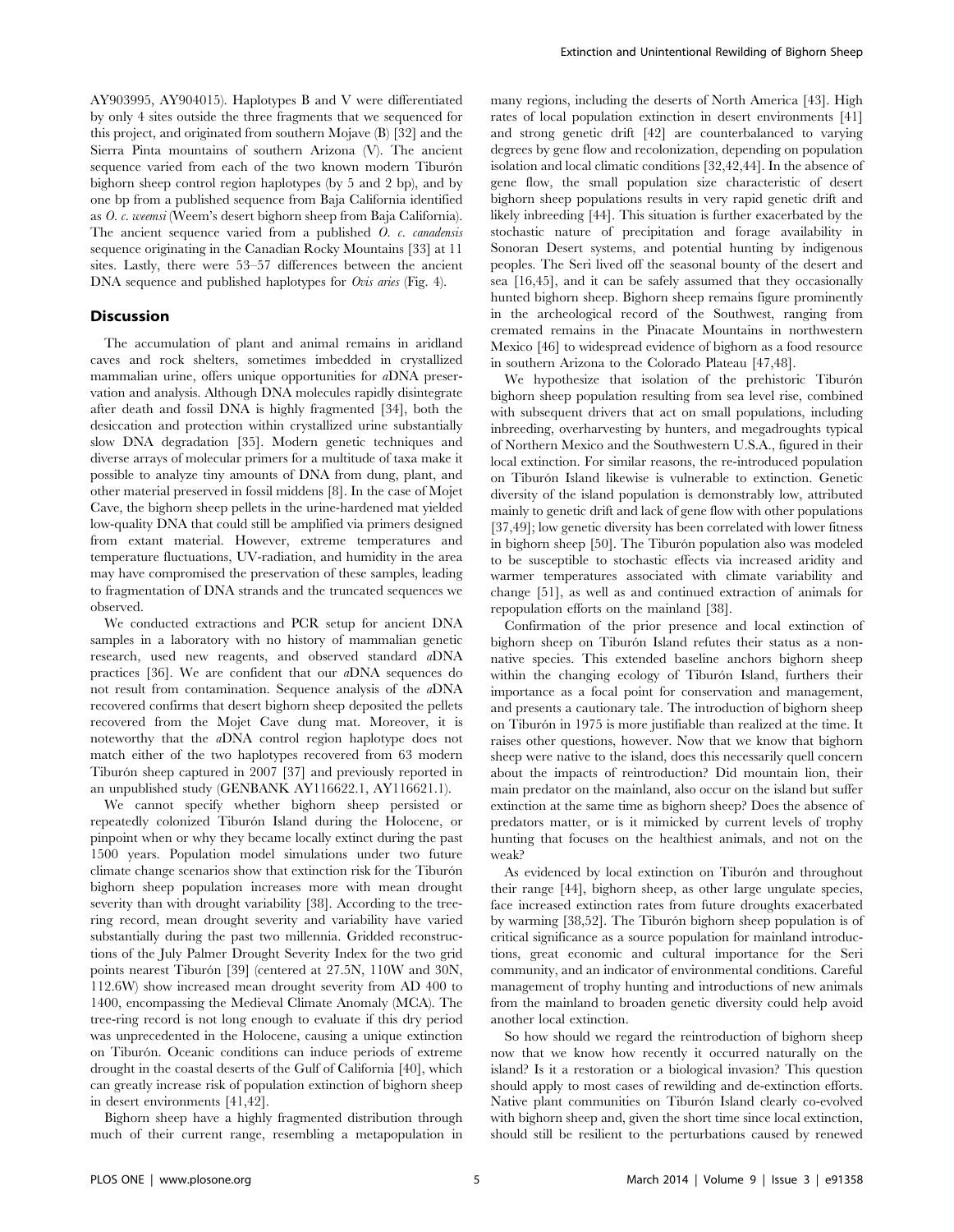herbivory. It is unlikely that local plants lost their defenses since the sheep's extinction, which happened sometime between 1500 and 100 years ago. Mountain lion may or may not have also occurred on the island, and predator pressure on the introduced population now may be greatly diminished.

In other cases of rewilding, exactly how long is required for the remaining native species to evolve and lose their defenses and resilience? Native horses have been gone from North America for more than 10,000 years, and so have most of their predators. This could have had evolutionary consequences in plant and animal communities that eroded their potential resilience to rewilding. Even if bighorn "belong" on Tiburón, as well as horses in North America, does this necessarily absolve wildlife managers and conservationists from considering any and all unintended impacts of rewilding?

Finally, we recognize that our discovery of the bighorn sheep deposit in a remote cave on Tiburon Island also was unintentional. We did not set out to test whether or not bighorn sheep were native to the island; we were actually looking for something else. We now envision strategic and purposeful 'molecular caving' to pinpoint the timing and circumstances for other Holocene extinctions, and thus inform conservation efforts, in the Gulf of California and other arid regions worldwide.

### Methods

To better understand past plant communities and the origin of the modern Sonoran Desert, fossil packrat (Neotoma spp.) middens were collected on Tiburón Island in March 2012. Among the middens we found a different type of urine-hardened deposit containing ungulate dung in a rock shelter at 235 m elevation on Hast Coopol, a low-lying volcanic peak on the eastern foothills of the Sierra Kunkaak (Fig. 1).

Thick crusts of urine-hardened sheep dung commonly line the floors of caves and rock shelters occupied by both wild and domestic sheep worldwide. Domestic sheep (Ovis aries) are not known to have inhabited the island. Bighorn sheep (O. canadensis) are the only late Pleistocene wild sheep  $(Ovis sp.)$  known to inhabit the Intermountain West and south into Mexico [29,53,54]. Unlike other extant Sonoran Desert artiodactyls (e.g., pronghorn, and mule deer), bighorn sheep commonly use caves and rock overhangs to bed and escape the midday heat in summer [55] and their kidneys concentrate urine to conserve water [56]. As it evaporates, the viscous urine can crystallize and cement both sediment and dung on the cave floor, much like the process that forms packrat and other rodent middens [57].

The rock shelter on Tiburón Island named here Mojet Cave, (mojet ['moxet], the Seri name for bighorn sheep) [58] is about 8 m deep and 15 m wide (Video S1). Two blocks or mats of artiodactyl dung (sample A consisted of two small pieces both  $\sim$ 20×10×8 cm, and sample B one large mat  $\sim$ 40×30×10 cm) were collected amid roof fall on the cave floor, following the same protocols used for sampling packrat middens [59]. Five fecal pellets taken from both the top and bottom layers of dung mat sample B were sent to the UC, Irvine W. M. Keck Carbon Cycle Accelerator Mass Spectrometry Laboratory for radiocarbon dating. All pellets dated fell within the age range of 1595–  $1725 \pm 20^{-14}$ C yr B.P., which was calibrated to a mean age of 1476–1632 calendar years before present (cal yr B.P.) using the Intcal13 calibration [60]. A pellet from the bottom of the midden dated to 1530 $\pm$ 15<sup>14</sup>C yr B.P. and one from the top as 1625 $\pm$ 20<sup>14</sup>C yr B.P. That the dates are stratigraphically reversed indicates the deposit likely formed at once. Two independent methods, morphological identification and ancient DNA analysis were used

to identify the fossil pellets. The same pellets used for aDNA extraction were dated to  $1720 \pm 20$  and  $1725 \pm 20$  <sup>14</sup>C yr B.P. Those used for morphological identification were not dated to preserve the intact nature of the pellet and are deposited in the East Tennessee Vertebrate Paleontology Laboratory (Eastern Tennessee State University) under collection number ETVP 4999. All necessary permits were obtained for the described study, which complied with all relevant regulations. The material for this study was collected under collector's permit FAUT–0265 granted to Exequiel Ezcurra by the Secretaría de Medio Ambiente y Recursos Naturales (SEMARNAT; authorization document SGPA/DGVS/02213-13).

#### Morphological Identification

We compared identically sized and shaped pellets as the one dated with an extensive dung collection of both modern and extinct herbivores housed in the East Tennessee Vertebrate Paleontology Laboratory. Isolate dung pellets of adult Cervus and the extinct Euceratherium, Symbos, and Oreamnos harringtoni typically have a ratio of the width:length (measurements in mm) versus the weight (g) distinctly greater than that produced by Ovis, Antilocapra, and the living Oreamnos americanus; weights greater than 0.5 g readily distinguish these larger ungulates from Ovis and Antilocapra [31]. Isolated pellets of living adult Ovis spp., Oreannos, Antilocapra, and the extinct Stockoceros can overlap in weight (all typically weigh less than 0.3 g in weight). When considering size/shape, pronghorns will more often have a longer pellet, with width:length ratios greater than 1.1, while most often  $Ovis$  spp. produce a pellet ratio between 0.9 to 0.5, creating their more cuboid appearance [30]. This can vary with a more boreal and green vegetation diet. The classification of the pellets from Mojet Cave as Ovis is based on gross morphology and should be viewed as a 'best fit' identification.

### Ancient DNA

To substantiate our identification from pellet morphology we also sequenced DNA from the fossilized pellets. We observed basic tenets of ancient DNA handling [36,61,62] by 1) restricting all handling of material prior to PCR amplification to a laboratory at Oregon State University that had never been used for genetic research or mammalian research of any kind; 2) restricting laboratory equipment used in all pre-PCR operations to equipment that had never been used with mammalian genetic samples; 3) only allowing personnel to enter the ancient DNA laboratory if they had not previously entered the modern DNA laboratory that day. The modern DNA laboratory is on a different floor within the same building. We used only newly-purchased reagents, bleached surfaces between extractions, and autoclaved supplies. We attempted to extract and amplify DNA from pellets from two different dung deposits within the larger dung mat (sample B). We scraped the exterior of pellets (where epithelial cells are concentrated, [63]) with a bleached and flamed razor blade, but also collected dust from the interior of the pellets for a second extraction, in the event that the exterior surface had been contaminated or degraded. Due to the small size of the pellets, we used two pellets for each extraction of surface material; inner material for the second extraction was taken from a single pellet. We used the Aquagenomics/AquaPrecipi DNA extraction kit (Multitarget Pharmaceuticals, Utah), to extract DNA from 0.03 g of scraped dust from each replicate. We added 15 mAU of proteinase K (Qiagen, California) and approximately 0.2 mL of 1.0 mm zirconia beads (Biospec, Oklahoma) to the dust, vortexed briefly to lyse the cells, and incubated the samples for one hour at  $60^{\circ}$ C. Using the same protocol, we conducted two blank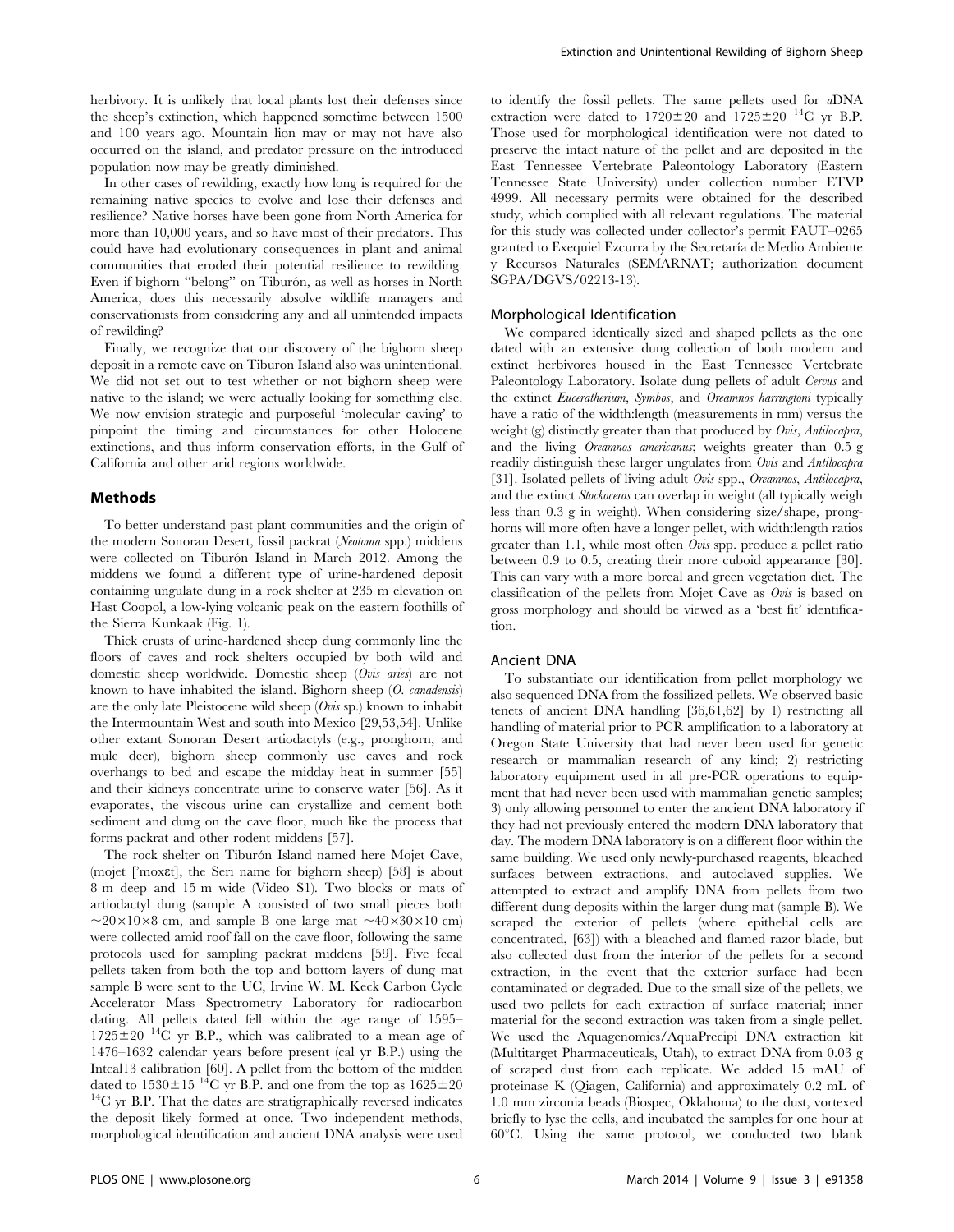extractions to detect contamination of reagents or supplies. Samples were rehydrated with 100 uL of  $1 \times$  TE buffer (pH 8.0) and stored at  $4^{\circ}$ C.

We attempted to amplify fragments of varying lengths to evaluate the aDNA principle that amplification success will increase with decreasing fragment size [36]. As expected, efforts to amplify a 350 bp fragment of the 16S ribosomal RNA gene (Table S1) that has previously been used for species identification of ungulate pellets were unsuccessful, with the exception of one contaminated PCR negative that was shown by BLAST-search to have amplified human DNA. Instead, we used Primer3 [64,65] to design primer pairs to amplify a  $\sim 90$  bp fragment of the 12S ribosomal RNA gene on the mitochondrial genome (Table S1). Using sequences published on GenBank (see Table S2 for accession numbers), we designed primers for locations that we identified as largely conserved but with variation between priming sites across mule and white tailed deer (Odocoileus hemionus and Odocoileus virginianus, respectively), mountain goats (Oreamnos americanus), pronghorn antelope (Antilocapra americana), domestic sheep (Ovis aries), domestic cattle (Bos taurus), and bighorn sheep (Ovis canadensis). We used the polymerase chain reaction (PCR) to amplify this gene fragment in reactions consisting of  $5\times$  Qiagen Multiplex PCR master mix, 5  $\mu$ g bovine serum albumin, 0.2  $\mu$ M of each primer, and  $0.5 \mu L$  of DNA extract and brought the reaction to a 10 µL reaction volume with nuclease-free molecular grade water. Thermalcycling conditions were as follows: 15 minutes at  $95^{\circ}$ C, followed by 35 cycles of [ $95^{\circ}$ C for 30 s,  $54^{\circ}$ C for 90 s,  $72^{\circ}$ C for 60 s] and a final elongation of 30 minutes at 60 $^{\circ}$ C. We included a negative control (molecular grade water) in each PCR run to monitor for contamination, and also attempted to amplify the two negative extraction controls. We verified amplification using an agarose gel stained with GelRed (Biotium, California) and used 2  $\mu$ L shrimp alkaline phosphatase (ExoSAP-IT, Affymetrix, Santa Clara, CA) to prepare 4 µL of DNA from each amplicon for sequencing. PCR products were submitted to the Molecular Research Core Facility at Idaho State University for bidirectional sequencing on an ABI 3130XL DNA analyzer. We also sequenced the same section of the12S gene in one bighorn sheep sample from each of: Chocolate Mountains (CA), Marble Mountains (CA), Orocopia Mountains (CA), and the Sierra Pintas (AZ). These samples were chosen to assess potential variation in the 12S gene in desert bighorn sheep across a broad geographical area, and because this subspecies (O. c. nelsoni) was not represented in GenBank at this 12S gene.

To compare variation between the fossil haplotypes and those of modern bighorn sheep we also designed primers for three short sections of the mitochondrial DNA control region  $(\sim80-120$  bp each; Table S1; Fig. S1) within a 515 bp region previously sequenced for numerous modern bighorn sheep populations [33]. Because of the highly degraded nature of ancient DNA, we did not attempt to sequence this entire region, but chose three sections that 1) showed variability in published sequences, and 2) supported reliable primers in conserved regions. We designed primers using sequences published on GenBank for bighorn sheep described as O. c. nelsoni, O. c. weemsi, and O. c. mexicana to capture variation across a wide range of desert bighorn sheep (Table S2), and included two published haplotypes from bighorn sheep descended from individuals translocated to Isla Tiburón during the 1970s (accession numbers AY116621 and AY116622, Table S2). Amplification of the control region fragments followed the same PCR recipe and cycling conditions as 12S.

Because of the degraded nature of most ancient DNA and the possibility that base modifications over time could alter the sequences, for the ancient pellets, we attempted to amplify and sequence each targeted region in a minimum of three separate PCR reactions. Raw chromatogram traces were trimmed to the length at which all bases could be unambiguously identified. We verified base calls, searched each sequence on NCBI BLAST, and aligned all replicate sequences in Geneious (v.6.1.2; Biomatters, available from [http://www.geneious.com/\)](http://www.geneious.com/) and had two other experienced researchers independently do the same. In case of a discrepancy between calls, we reviewed sequences again with a fourth experienced observer and corrected obvious errors, after which we selected the call made by the majority of observers. Discrepancies, when they arose, typically resulted from difficulty in interpreting strings of single repeated base pairs (e.g., AAAA). We generated consensus sequences, resolving discrepancies based on majority of calls and re-evaluation of the original sequences, and compared them with sequences published on Genbank for other candidate species (Table S2). In that comparison, we included 4 published sequences from domestic sheep (O. aries, GenBank AF010406, EF490455, NC001941, and HE577848) and two from domestic cattle (Bos taurus, GenBank AB074968 and AF492351) to rule out contamination from domestic animals in our lab reagents. Published sequences were selected from different studies to capture intraspecific diversity. However, as we observed no intraspecific diversity in these two species for this 12S fragment, we included only one example for each species in further analyses.

To confirm the species identity of the ancient DNA sample and rule out the possibility of contamination from other mammals, we conducted a phylogenetic analysis on the ancient 12S sequence and reference sequences for other wild and domestic artiodactyls that we downloaded from GenBank (a 46 bp region after trimming primers). While molecular data are most frequently analyzed with model-based likelihood or Bayesian methods, those methods treat alignment gaps due to insertions and deletions as missing data, and require moderately long sequence alignments in order to infer an appropriate model of nucleotide substitution. Our very short ribosomal alignment includes several indels that clearly demonstrate phylogenetic signal; treating these as missing data in a pilot likelihood analysis resulted in a loss of almost all phylogenetic resolution in the resulting consensus. To capture the signal in the indels, we inferred a phylogeny under parsimony in PAUP\* 4.0 beta [66], while treating gaps as a fifth character state, using Antilocapra americana as the outgroup and conducting 1000 heuristic searches with random addition sequences.

The taxonomy of bighorn sheep subspecies remains somewhat confused. Cowan originally described seven subspecies of bighorn sheep [67]. However, recent genetic and morphometric evaluations [68–73] demonstrated that there are likely only three valid subspecies: O. c. canadensis (including bighorn sheep formerly described as O. c. canadensis, O. c. auduboni and O. c. californiana excepting populations in the Sierra Nevada mountains of California), O. c. nelsoni (desert bighorn sheep, including bighorn sheep formerly described as O. c. nelsoni, O. c. mexicana, O. c. cremnobates, and likely O. c. weemsi although insufficient specimens were available to confirm the validity of  $O$ .  $c$ . weemsi, and  $O$ .  $c$ . sierrae (populations in the Sierra Nevada Mountains of California, previously described as  $O. c.$  *californiana*).

# Supporting Information

Figure S1 Control regions of Isla Tiburón aDNA and select bighorn sheep populations. Partial control region sequences of Isla Tiburón aDNA sample and published bighorn sheep samples, sequenced as three fragments (a–c). Open boxes denote primer region, dot indicates identical bases between sequences, dash indicates deletion, N indicates unknown base.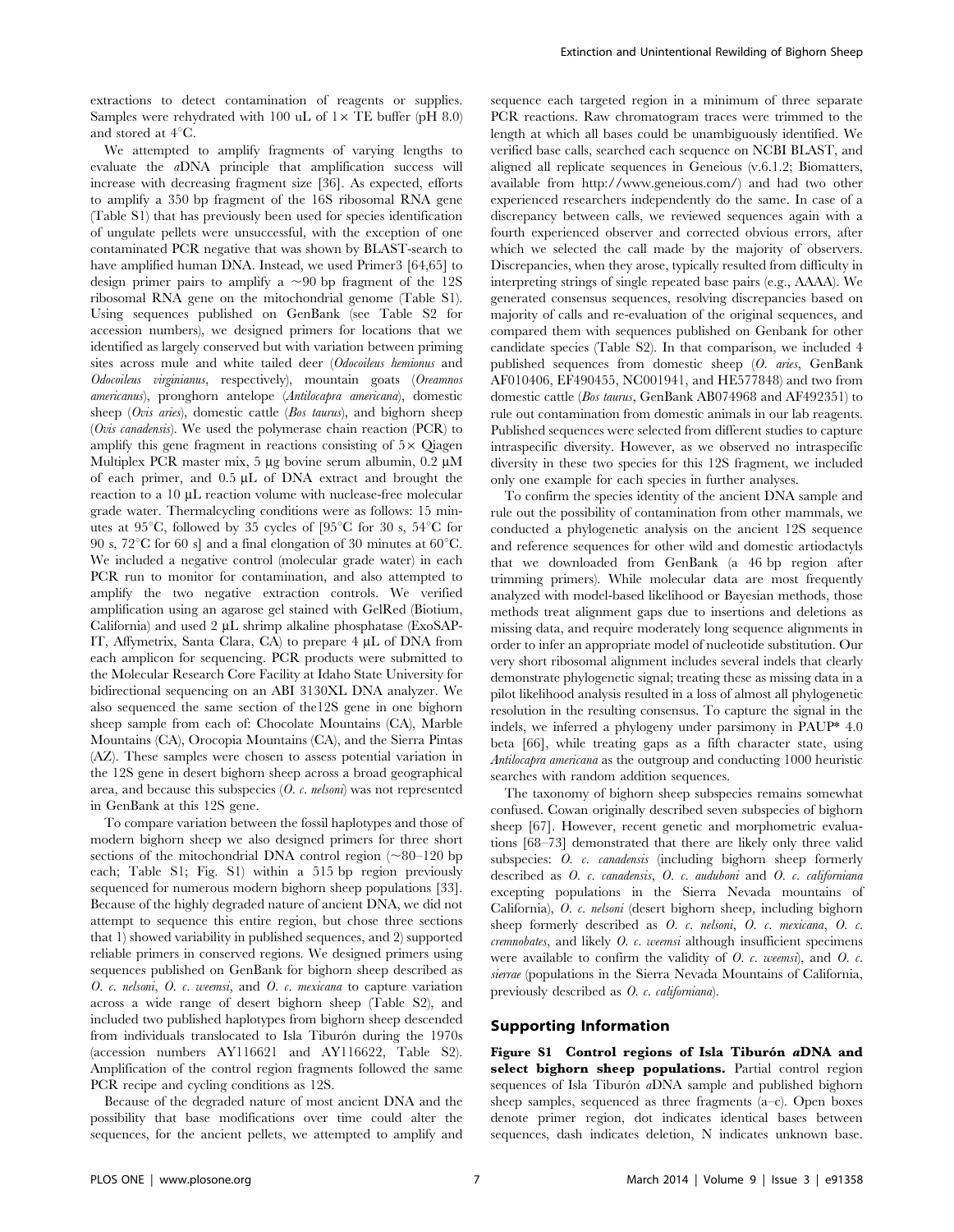Sequence position numbers are derived from the reverse complement of O. c. nelsoni haplotype B [44] (GenBank Accession AY903995).

(PDF)

Table S1 Primer sequences and fragment size. The genes sequenced or attempted from ancient fecal pellets from Tiburón Island, Mexico. (PDF)

Table S2 Accession numbers of sequences used. The sequences used for primer development and sequence alignment for reference sequences and ancient fecal DNA of unknown origin from Tiburón Island, Mexico.

(PDF)

Video S1 Movie of Mojet Cave, Tiburón Island. The video shows the fossil dung mat as encountered before any sampling or manipulation was made. Taken by Wilder 29 Mar 2012, featured in the video (in order of appearance) Andrew

#### References

- 1. Montaño Herrera R (2010) Hapj Coi Iicp Hac. In: Herrera Casanova L, Astorga ML, Perales Torres O, Montaño Herrera R, Moreno Herrera X, editors. Comcaac Quih Ziix Quih Ocoaaj hac. Socaaix and Haxol Iihom, Sonora. pp 31–32. Available: [http://www.lengamer.org/admin/language\\_](http://www.lengamer.org/admin/language_folders/seri/user_uploaded_files/links/File/Alfabetizacion/Enciclopedia_2010.pdf) [folders/seri/user\\_uploaded\\_files/links/File/Alfabetizacion/Enciclopedia\\_2010.](http://www.lengamer.org/admin/language_folders/seri/user_uploaded_files/links/File/Alfabetizacion/Enciclopedia_2010.pdf) [pdf.](http://www.lengamer.org/admin/language_folders/seri/user_uploaded_files/links/File/Alfabetizacion/Enciclopedia_2010.pdf) Accessed 29 Oct 2013.
- 2. Donlan JC, Greene HW, Berger J, Bock CE, Bock JH, et al. (2005) Re-wilding North America. Nature 436(7053): 913–914.
- 3. Donlan JC, Berger J, Bock CE, Bock JH, Burney DA, et al. (2006) Pleistocene rewilding: An optimistic agenda for twenty-first century conservation. Am. Nat 168(5): 660–681.
- 4. Sherkow J, Greely HT (2013) What if extinction is not forever? Science 340(6128):32–33.
- 5. Sandler R (2013) The ethics of reviving long extinct species. Conservation Biology. doi: 10.1111/cobi.12198
- Jansen T, Forster P, Levine MA, Oelke H, Hurles M, et al. (2002) Mitochondrial DNA and the origins of the domestic horse. Proc Natl Acad Sci USA 99(16): 10905–10910.
- 7. Hofreiter M, Serre D, Poinar HN, Kuch M, Pääbo S (2001) Ancient DNA. Nat Rev Genet 2(5): 353–359.
- 8. Murray DC, Pearson SG, Fullagar R, Chase BM, Houston J, et al. (2012) Highthroughput sequencing of ancient plant and mammal DNA preserved in herbivore middens. Quat Sci Rev 58: 135–145.
- 9. Lorenzen ED, Nogués-Bravo D, Orlando L, Weinstock J, Binladen J, et al. (2011) Species-specific responses of Late Quaternary megafauna to climate and humans. Nature 479(7373): 359–364.
- 10. Richman AD, Case TJ, Schwaner TD (1988) Natural and unnatural extinction rates of reptiles on islands. Am Nat 131(5): 611–630.
- 11. Lambeck K, Chappell J (2001) Sea level change through the last glacial cycle. Science 292(5517): 679–686.
- 12. Graham MH, Dayton PK, Erlandson JM (2003) Ice ages and ecological transitions on temperate coasts. Trends Ecol Evol 18(1): 33–40.
- 13. Medellín RA, Manterola C, Valdéz M, Hewitt DG, Doan-Crider D, et al. (2005) History, ecology, and conservation of the pronghorn antelope, bighorn sheep, and black bear in Mexico. In: Cartron JLE, Ceballos G, Felger RS, editors. Biodiversity, Ecosystems, and Conservation in Northern Mexico. New York: Oxford University Press. pp. 387–404.
- 14. Ezcurra E, Bourillón L, Cantú A, Martínez ME, Robles A (2002) Ecological conservation. In: Case TJ, Cody ML, Ezcurra E, editors. A New Island Biogeography of the Sea of Cortés. New York: Oxford University Press. pp. 417–444.
- 15. Carmony NB, Brown DE (1983) The Wilderness of the Southwest: Charles Sheldon's Quest for Desert Bighorn Sheep and Adventures with the Havasupai and Seri Indians. Salt Lake City: University of Utah Press. 219 p.
- 16. Felger RS, Moser MB (1985) People of the Desert and Sea: Ethnobotany of the Seri Indians. Tucson: University of Arizona Press. 438 p.
- 17. Montoya B, Gates G (1975) Bighorn capture and transplant in Mexico. Desert Bighorn Council Transactions 19: 28–32.
- 18. Hernández-Alvídrez R., Campoy-Favela J (1989) Observaciones recientes de la población de Borrego cimarrón en Isla Tiburón, Sonora, México. Ecológica 1(1): 1–29.
- 19. DeForge JR, Valdez R (1984) Status of investigations of desert bighorn sheep in Sonora, Mexico. Desert Bighorn Council Transactions 28: 41–43.
- 20. Pallares E (1999) El Borrego cimarrón: beneficio para los indígenas. National Geographic (Spanish version, section Geografia America Latina) 3(4): 15–32.

Semotiuk, Carlos Armando Mendes Romero, Jose Ramon Torres Molina.

(MP4)

# Acknowledgments

Field assistance was provided by Carlos Armando Mendes Romero, Andrew Semotiuk, and Jose Ramon Torres Molina. Cathy Moser Marlett created the base maps for Fig. 1, Sandra Swift took the photographs for Fig. 2, and general assistance was provided by Kate A. Rylander. We thank Scott Heppell and Carl Schreck for access to alternative laboratory facilities and Brian Sidlauskas, Kendra Hoekzema, and Anne Davis for analytical assistance. Any use of trade, product, or firm names is for descriptive purposes only and does not imply endorsement by the U.S. Government.

# Author Contributions

Conceived and designed the experiments: BTW JLB CWE RSC JIM. Performed the experiments: CWE RSC JIM. Analyzed the data: BTW JLB CWE RSC JIM EE. Contributed reagents/materials/analysis tools: JLB CWE JIM EE. Wrote the paper: BTW JLB CWE.

- 21. Lee R, López-Saavedra EE (1994) A second helicopter survey of desert bighorn sheep in Sonora, Mexico. Desert Bighorn Council Transactions 38: 12–13.
- 22. Mellink E (2002) Invasive vertebrates on islands of the Sea of Cortés. In: Tellman B, editor. Invasive Species in the Sonoran Region. Tucson: The University of Arizona Press. pp. 112–125.
- 23. Navarro F (1999) Unidad de manejo y aprovechamiento sustentable de la vida silvestre (UMA) en Isla Tiburón: Un ejemplo de desarrollo sustentable. Insulario (Gaceta Informativa de la Reserva islas del Golfo de California) 8: 13–15.
- 24. Paulson K (2009) Tiburon Island desert sheep permit on auction! HuntingLife. com. Available: [http://www.huntinglife.com/blog/detail/tiburon-island-desert](http://www.huntinglife.com/blog/detail/tiburon-island-desert-sheep-permit-on-auction)[sheep-permit-on-auction.](http://www.huntinglife.com/blog/detail/tiburon-island-desert-sheep-permit-on-auction) Accessed 29 Oct 2013.
- 25. Wild Sheep Foundation (2012) Tiburon Island Desert Bighorn Sheep Permit. Wild Sheep Foundation. Available: [http://bid.wildsheepfoundation.org/](http://bid.wildsheepfoundation.org/Tiburon-Island-Desert-Bighorn-Sheep-Permit_i11627138) [Tiburon-Island-Desert-Bighorn-Sheep-Permit\\_i11627138.](http://bid.wildsheepfoundation.org/Tiburon-Island-Desert-Bighorn-Sheep-Permit_i11627138) Accessed 29 Oct 2013.
- 26. Felger RS, Wilder BT, Romero-Morales H (2012) Plant Life of a Desert Archipelago: Flora of the Sonoran Islands in the Gulf of California. Tucson: University of Arizona Press. 624 p.
- 27. Hofreiter M, Mead JI, Martin PS, Poinar HN (2003) Molecular caving. Current Biology 13(18): R693–R695.
- 28. Tarango LA, Krausman PR, Valdez R, Kattnig RM (2002) Research observation: Desert bighorn sheep diets in Northwestern Sonora, Mexico. Journal of Range Management 55(6): 530–534.
- 29. Mead JI, Czaplewski NJ, Agenbroad LD (2005) Rancholabrean (Late Pleistocene) mammals and localities of Arizona. In: McCord RD, editor. Vertebrate Paleontology of Arizona. Mesa Southwest Museum Bulletin 11. pp. 139–180. Available: [http://azmnh.org/paleo/pdf/Descrip11.pdf.](http://azmnh.org/paleo/pdf/Descrip11.pdf) Accessed 29 Oct 2013.
- 30. Mead JI, O'Rourke MK, Foppe TM (1986) Dung and diet of the extinct Harrington's mountain goat (Oreamnos harringtoni). J Mammal 67(2): 284–293.
- 31. Kropf J, Mead JI, Anderson RS (2007) Dung, diet, and the paleoenvironments of the extinct shrub-ox (Euceratherium collinum) on the Colorado Plateau, USA. Quaternary Res 67(1): 143–151.
- 32. Epps CW, Wehausen JD, Palsboll PJ, McCullough DR (2010) Using genetic tools to track desert bighorn sheep colonizations. J Wildl Manage 74(3): 522– 531.
- 33. Hiendleder S, Kaupe B, Wassmuth R, Janke A (2002) Molecular analysis of wild and domestic sheep questions current nomenclature and provides evidence for domestication from two different subspecies. Proc R Soc Lond, B, Biol Sci 269(1494): 893–904.
- 34. Marota I, Rollo F (2002) Molecular paleontology. Cell Mol Life Sci 59(1): 97– 111.
- 35. Chelomina GN (2006) Ancient DNA. Russ J Genet 42(3): 219–233.
- 36. Pääbo S, Poinar H, Serre D, Jaenicke-Després V, Hebler J, et al. (2004) Genetic analyses from ancient DNA. Annu Rev Genet 38: 645–679.
- 37. Gasca-Pineda J, Cassaigne I, Alonso RA, Eguiarte LE (2013) Effective population size, genetic variation, and their relevance for conservation: The bighorn sheep in tiburon Island and Comparisons with Managed Artiodactyls. PLoS ONE 8(10): e78120.
- 38. Colchero F, Medellín RA, Clark JS, Lee R, Katul GG (2009) Predicting population survival under future climate change: density dependence, drought and extraction in an insular bighorn sheep. J Anim Ecol 78(3): 666–673.
- 39. Cook ER, Woodhouse CA, Eakin CM, Meko DM, Stahle DW (2004) Longterm aridity changes in the western United States. Science 306(5698): 1015– 1018.